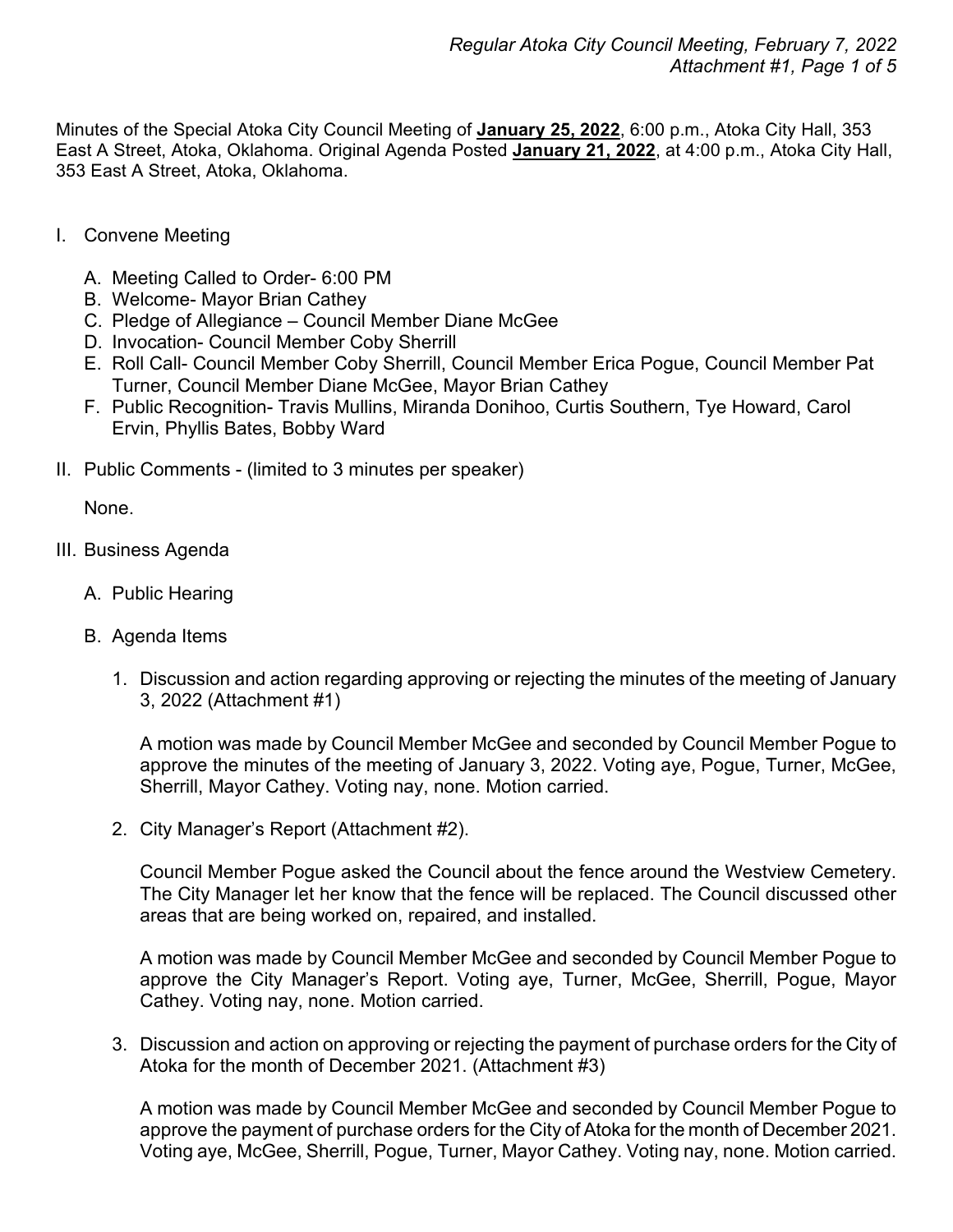4. Discussion and action regarding approving or rejecting the recommendation from the Atoka Planning Commission regarding the application from Charles Bonner for a re-zoning request of property located at 460 N Ohio Ave, Atoka, Oklahoma, currently zoned A-1) Agriculture or C-3 (General Commercial District). (Attachment #4)

The Council discussed the rezone request, and what the new property owner wishes to do with the property. Mr. Bonner was not present. The Atoka Planning Commission recommended approving the request and allowing Mr. Bonner to re-zone the property to R-1 Residential and change the old PSO building into a residence.

Council Member Pogue and seconded by Council Member McGee to approve the recommendation from the Atoka Planning Commission regarding the application from Charles Bonner for a re-zoning request of property located at 460 N Ohio Ave, Atoka, Oklahoma, currently zoned A-1) Agriculture or C-3 (General Commercial District). Voting aye, Sherrill, Pogue, Turner, McGee, Mayor Cathey. Voting nay, none. Motion carried.

5. Discussion and action regarding approving or denying the purchase of a Kubota SVL97-2HFC Model at the price of \$74,862.65. – City Manager (Attachment #5)

City Manager asked Capital Improvement Supervisor, Bobby Ward, to address the council at this time. Mr. Ward explained the benefits and need for this Kubota skid steer to the council, stating that the equipment is very versatile in meeting the many needs the city has for current and future projects. The Skid-Steer is on State Contract and will make job completion easier, with the ability to rent different attachments rather than purchasing attachments.

A motion was made by Council Member McGee and seconded by Council Member Pogue to approve the purchase of a Kubota SVL97-2HFC Model at the price of \$74,862.65. Voting aye, Pogue, Turner, McGee, Sherrill, Mayor Cathey. Voting nay, none. Motion carried.

6. Discussion and action regarding approving or rejecting the 2021 Budget Adjustments for the General Fund (Attachment #6)

Council Member Pogue questioned what this adjustment is for, and City Treasurer, Kelly Ingrum, explained that each year adjustments must be made to bring everything in to balance.

A motion was made by Council Member McGee and seconded by Council Member Pogue to approve the 2021 Budget Adjustments for the General Fund. Voting aye, Turner, McGee, Sherrill, Pogue, Mayor Cathey. Voting nay, none. Motion carried.

7. Discussion and action regarding adopting or rejecting Resolution No. 2022-02; to amend the General Fund Budget for the Fiscal Year 2021 (Attachment #7)

A motion was made by Council Member Pogue and seconded by Council Member McGee to adopt Resolution No. 2022-02; to amend the General Fund Budget for the Fiscal Year 2021. Voting aye, McGee, Sherrill, Pogue, Turner, Mayor Cathey. Voting nay, none. Motion carried.

8. Discussion and action regarding approving or rejecting the 2021 Budget Adjustments for Capital Improvement (Attachment #8)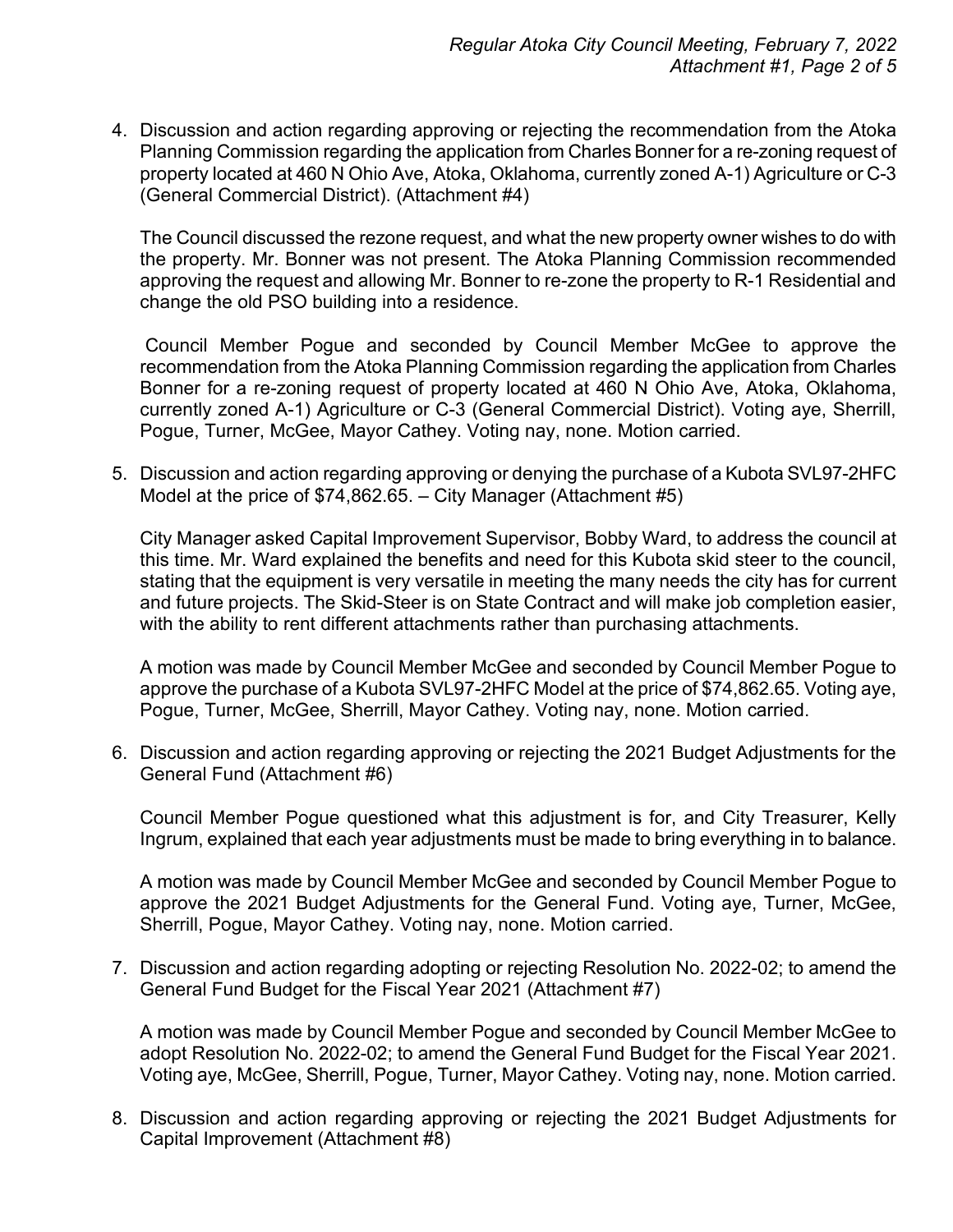A motion was made by Council Member Pogue and seconded by Council Member McGee to approve the 2021 Budget Adjustments for Capital Improvement. Voting aye, Sherrill, Pogue, Turner, McGee, Mayor Cathey. Voting nay, none. Motion carried.

9. Discussion and action regarding adopting or rejecting Resolution No. 2022-03; to amend the Capital Improvement Budget for the Fiscal Year 2021 (Attachment #9)

A motion was made by Council Member Pogue and seconded by Council Member McGee to adopt Resolution 2022-03; to amend the Capital Improvement Budget for the Fiscal Year 2021. Voting aye, Pogue, Turner, McGee, Sherrill, Mayor Cathey. Voting nay, none. Motion carried.

10.Discussion and action regarding adopting or rejecting Ordinance No. 579; for the formal adoption of Appendix 2, Schedule of Fees and Charges, to the City Code of Atoka, Oklahoma (2020) ("Atoka City Code"). (Attachment #10)

A motion was made by Council Member McGee and seconded by Council Member Sherrill to adopt Ordinance No. 579; for the formal adoption of Appendix 2, Schedule of Fees and Charges, to the City Code of Atoka, Oklahoma (2020) ("Atoka City Code"). Voting aye, Turner, McGee, Sherrill, Pogue, Mayor Cathey. Voting nay, none. Motion carried.

A motion was made by Council Member McGee and seconded by Council Member Sherrill declaring Ordinance No. 579 as an emergency. Voting aye, McGee, Sherill, Pogue, Turner, Mayor Cathey. Voting nay, none. Motion carried.

11.Discussion and action regarding adopting or rejecting Ordinance No. 580; amending and/or adjusting, in part, the rates, fees, and charges in Appendix 2, Schedule of Fees and Charges, to the City Code of Atoka, Oklahoma (2020) ("Atoka City Code") Building regulations and codes to reflect changes to the currently existing rates, fees, and charges. (Attachment #11)

Code Enforcement Officer, Phyllis Bates, addressed the council regarding the purpose of Ordinance No. 580 being to offset City costs for Administrative Hearings by charging a fee of \$50.00 per hearing. Council Member McGee questioned if the proposed fees are comparable to other cities and Phyllis responded by stating that our fees will compare to the City of Durant.

A motion was made by Council Member Pogue and seconded by Council Member Sherrill to adopt Ordinance No. 580; amending and/or adjusting, in part, the rates, fees, and charges in Appendix 2, Schedule of Fees and Charges, to the City Code of Atoka, Oklahoma (2020) ("Atoka City Code") Building regulations and codes to reflect changes to the currently existing rates, fees, and charges. Voting aye, Sherrill, Pogue, Turner, McGee, Mayor Cathey. Voting nay, none. Motion carried.

A motion was made by Council Member McGee and seconded by Council Member Sherrill declaring Ordinance No. 580 as an emergency. Voting aye, Pogue, Turner, McGee, Sherrill, Mayor Cathey. Voting nay, none. Motion carried.

12.Discussion and action regarding adopting or rejecting Ordinance No. 581; amending and/or adjusting, in part, the rates, fees, and charges in Appendix 2, Schedule of Fees and Charges, to the City Code of Atoka, Oklahoma (2020) ("Atoka City Code") Building regulations and codes to reflect changes to the currently existing rates, fees, and charges. (Attachment #12)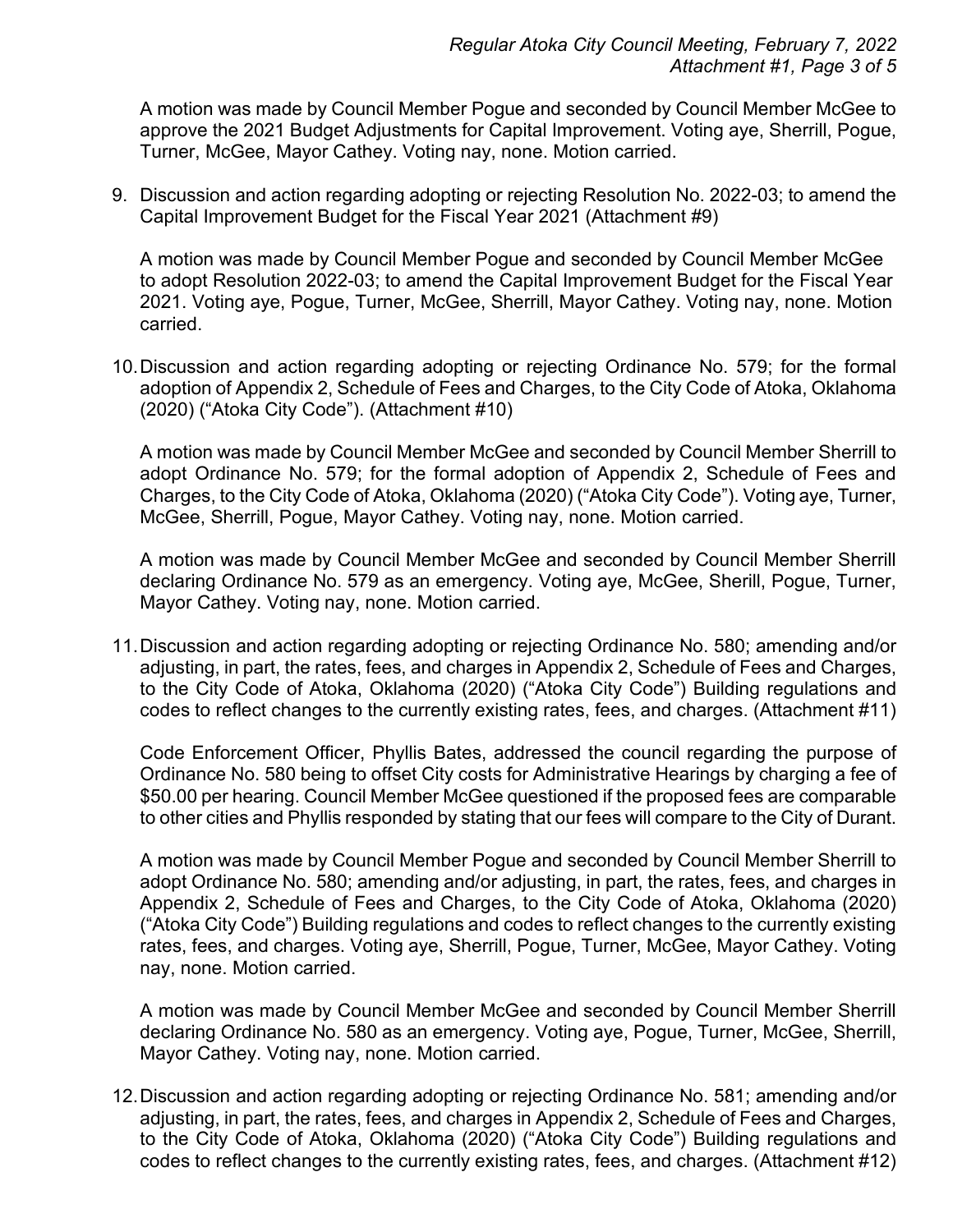Code Enforcement Officer, Phyllis Bates, addressed the council regarding Ordinance No. 581 and what it entails. The City of Atoka will be comparing fees with the City of Durant.

A motion was made by Council Member McGee and seconded by Council Member Sherrill to adopt Ordinance No. 581; amending and/or adjusting, in part, the rates, fees, and charges in Appendix 2, Schedule of Fees and Charges, to the City Code of Atoka, Oklahoma (2020) ("Atoka City Code") Building regulations and codes to reflect changes to the currently existing rates, fees, and charges. Voting aye, Turner, McGee, Sherrill, Pogue, Mayor Cathey. Voting nay. None. Motion carried.

A motion was made by Council Member McGee and seconded by Council Member Sherrill declaring Ordinance No. 581 as an emergency. Voting aye, Pogue, Turner, McGee, Sherrill, Mayor Cathey. Voting nay, none. Motion carried.

13. Discussion and possible action pursuant to 11 O.S. § 22-101 and Code Section 7-207, determining two (2) Sentry Siren Outdoor Warning Sirens surplus property, approving the terms of the Donation Agreement, and authorizing their donation to the City of Stringtown pursuant to the terms and conditions contained therein. (Attachment #13)

Emergency Management Director, Travis Mullins, addressed the council regarding this request. Mr. Mullins informed the council that the new emergency sirens are scheduled to be installed on January 26, 2022 and the old sirens would no longer be in use once the new sirens are installed. The City of Stringtown does not have any emergency sirens, therefore the request has been made for the City of Atoka to donate two of the four older sirens to the neighboring city. Council Member Sherrill asked about the remaining two sirens not in use and was informed by Mr. Mullins that the City of Stringtown would not be able to use the remaining two sirens due to them requiring a three-phase power source.

A motion was made by Council Member McGee and seconded by Council Member Pogue to determine two (2) Sentry Siren Outdoor Warning Sirens surplus property, approving the terms of the Donation Agreement, and authorizing their donation to the City of Stringtown pursuant to the terms and conditions contained therein. Voting aye, Sherrill, Pogue, Turner, McGee, Mayor Cathey. Voting nay, none. Motion carried.

14.Discussion and/or Action to accept the bid made by Allied Waste Systems (Republic Services) in the amount of \$16,000 for 51-foot Reitnouer trailer and to authorize the sell according to those terms. - City Manager

A motion was made by Council Member McGee and seconded by Council Member Pogue to accept the bid made by Allied Waste Systems (Republic Services) in the amount of \$16,000 for 51-foot Reitnouer trailer and to authorize the sell according to those terms. Voting aye, Pogue, Turner, McGee, Sherrill, Mayor Cathey. Voting nay, none. Motion carried.

15.Discussion and action on accepting or denying the property at 411 N. Ohio St Atoka, Oklahoma to be deeded to the City of Atoka. This item appeared on the December 20, 2021 agenda with an incorrect address of the property.

A motion was made by Council Member McGee and seconded by Council Member Pogue to